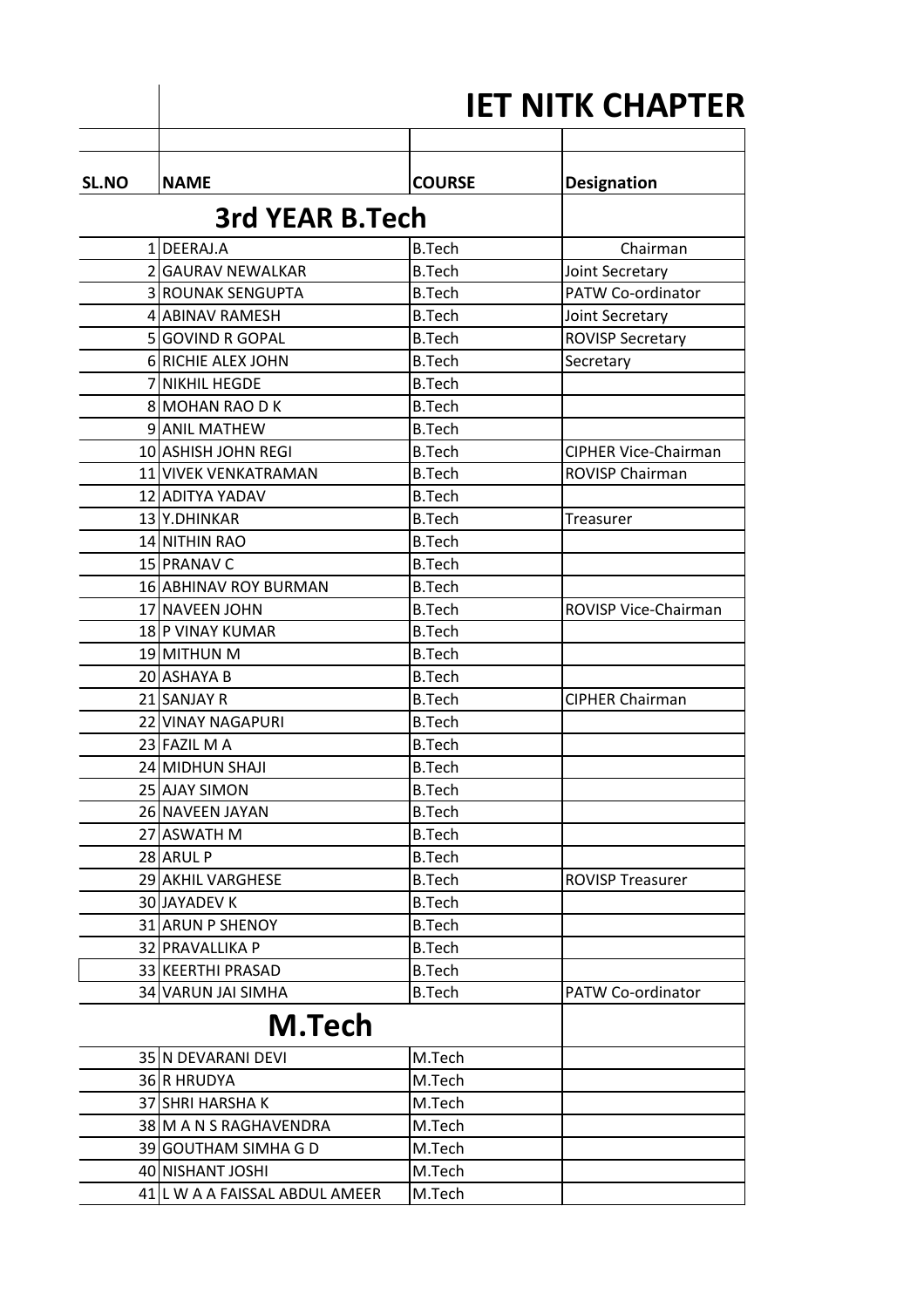| 42 NEHAN               | M.Tech        |                 |
|------------------------|---------------|-----------------|
| 43 PRIYANKA G DAS      | M.Tech        |                 |
| 44 ATHIRA MENON        | M.Tech        |                 |
| 45 P HARISH            | M.Tech        |                 |
| 46 POTNURI BHARAT TEJA | M.Tech        |                 |
| 47 YELLU SYAM KUMAR    | M.Tech        |                 |
| 48 JAYA SAHANA S       | M.Tech        |                 |
| 49 RUCHI B KANSARA     | M.Tech        | Vice - Chairman |
| 50 R MAHESH BABU       | M.Tech        |                 |
| 51 VISHNU VARMA        | M.Tech        |                 |
| 52 AJAY B D            | M.Tech        |                 |
|                        |               |                 |
| <b>2nd YEAR B.Tech</b> |               |                 |
| 53 Vaibhay Salve       | <b>B.Tech</b> |                 |
| 54 Dharmendra Singh    | <b>B.Tech</b> |                 |
| 55 Sonal Vishwakarma   | <b>B.Tech</b> |                 |
| 56 Kishan Desai        | <b>B.Tech</b> |                 |
| 57 Apurva Misra        | <b>B.Tech</b> |                 |
| 58 Akshay K P          | <b>B.Tech</b> |                 |
| 59 Bijin Benny         | <b>B.Tech</b> |                 |
| 60 Ravi Pranjal        | <b>B.Tech</b> |                 |
| 61 A Hemasai Teja      | <b>B.Tech</b> |                 |
| 62 P Hari Charan       | <b>B.Tech</b> |                 |
| 63 Anuhya Sai          | <b>B.Tech</b> |                 |
| 64 Akhila Divakar      | <b>B.Tech</b> |                 |
| 65 Chandrachud Murali  | <b>B.Tech</b> |                 |
| 66 Manoj C S           | <b>B.Tech</b> |                 |
| 67 N Sandeep           | <b>B.Tech</b> |                 |
| 68 Bharath Kumar N     | <b>B.Tech</b> |                 |
| 69 Prajwal K           | <b>B.Tech</b> |                 |
| 70 Vishwanath Akash    | <b>B.Tech</b> |                 |
| 71 Praveen Kumar       | <b>B.Tech</b> |                 |
| 72 S Suhas             | <b>B.Tech</b> |                 |
| 73 Suchand D           | <b>B.Tech</b> |                 |
| 74 Shubham V Ingale    | <b>B.Tech</b> |                 |
| 75 Aswanth Sreekumar   | <b>B.Tech</b> |                 |
| 76 Supreet Deshpande   | <b>B.Tech</b> |                 |
| 77 J Mahalakshmi Naidu | <b>B.Tech</b> |                 |
| 78S Sravan             | <b>B.Tech</b> |                 |
| 79 Akshay giya         | <b>B.Tech</b> |                 |